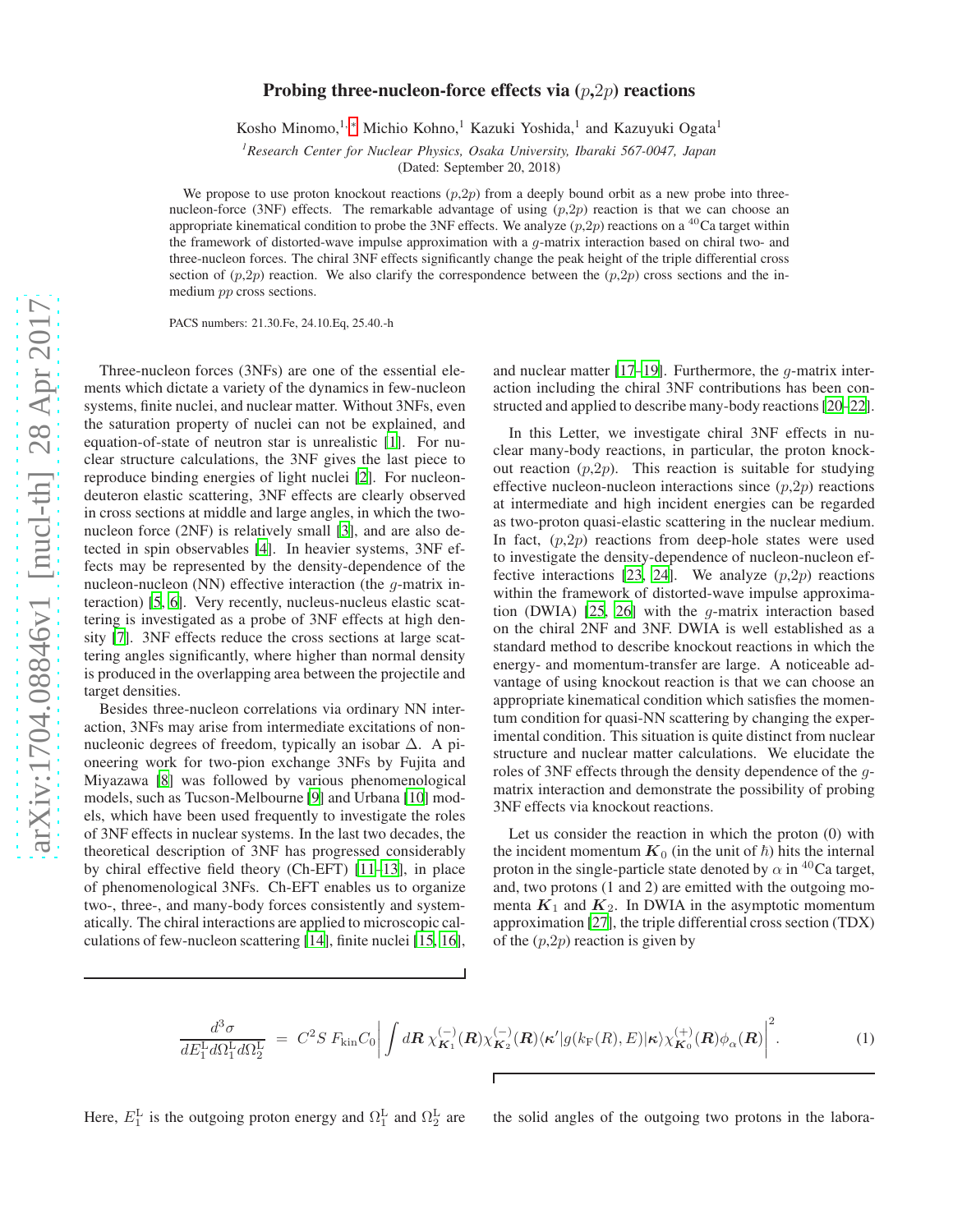tory frame.  $C<sup>2</sup>S$  is a spectroscopic factor corresponding to a single-particle state of the proton in <sup>40</sup>Ca, and  $F_{kin}$  and  $C_0$ are the kinematical factors defined in Ref. [\[28](#page-4-12)].  $g(k_F(R), E)$ is an effective nucleon-nucleon interaction, that is, a g-matrix interaction in the nuclear medium; it depends on the incident energy  $E$  of the bombarding proton and the local Fermimomentum  $k_F(R)$ .  $\kappa(\kappa')$  is a relative momentum between the two interacting protons in the initial (final) state.  $\chi_{\mathbf{K}_i}^{(\pm)}$  $(i = 0, 1, \text{ and } 2)$  is a distorted wave of particle i, and  $\phi_{\alpha}$  is a single-particle wave function of the knocked-out proton in the initial state.

The *g*-matrix is evaluated in nuclear matter with a Fermi momentum  $k_F$ . The details of obtaining the *q*-matrix based on the chiral interactions [\[29\]](#page-4-13) is given in Ref. [\[19\]](#page-4-4). For applying the g-matrix to finite nuclei, we adopt the so-called local density approximation. The local Fermi-momentum  $k_F(R)$ is estimated with the matter density profile of  ${}^{40}$ Ca. We use the proton density deduced by electron scattering [\[30](#page-4-14)] including the finite-size effect of the proton charge by the standard unfolding procedure [\[31](#page-4-15)], and it is assumed that the neutron density is the same as the proton one.

In this study, we adopt the chiral interactions of the Jülich group [\[29\]](#page-4-13), with the cutoff parameters  $\Lambda = 450, 550,$  and 600 MeV, and the low-energy constants for the NN sector are  $c_1 =$  $-0.81 \text{ GeV}^{-1}$ ,  $c_3 = -3.4 \text{ GeV}^{-1}$ , and  $c_4 = -3.4 \text{ GeV}^{-1}$ . The other low-energy constants,  $c_D$  and  $c_E$ , are determined to reproduce reasonably the empirical saturation point in symmetric nuclear matter within the lowest-order Bruckner theory; the resultant values of the saturation density  $\rho_0$ , the binding energy per nucleon  $E/A$  at  $\rho_0$ , and the incompressibility  $K$  are tabulated in Table [I.](#page-1-0) We discuss theoretical uncertainties coming from this cutoff dependence of chiral interactions later.

<span id="page-1-0"></span>TABLE I: Low-energy constants of the  $N^2LO$  chiral 3NF contact terms and the corresponding values of the saturation density  $\rho_0$ , the energy per nucleon  $E/A$  at  $\rho_0$ , and the incompressibility K for each cutoff parameter Λ.

|     |  |                                                                                                                   | $\Lambda$ (MeV) $c_D$ $c_E$ $\rho_0$ (fm <sup>-3</sup> ) $E/A$ (MeV) $K$ (MeV) |       |
|-----|--|-------------------------------------------------------------------------------------------------------------------|--------------------------------------------------------------------------------|-------|
|     |  | $\begin{array}{c cc} 450 & -2.5 & 0 & 0.170 \\ 550 & -2.5 & 0.25 & 0.152 \\ 600 & -2.5 & 0.5 & 0.148 \end{array}$ | $-15.4$                                                                        | - 193 |
|     |  |                                                                                                                   | $-12.6$                                                                        | 147   |
| 600 |  |                                                                                                                   | $-114$                                                                         | 126   |

In the asymptotic momentum approximation [\[27\]](#page-4-11), assuming the conservation of the total momentum of NN system, the kinematics of NN system,  $\kappa$  and  $\kappa'$ , used in Eq. [\(1\)](#page-0-0) are determined by the asymptotic kinematics in the initial and final states. The off-the-energy-shell (off-shell) properties are thus fully respected within the DWIA framework. For a  $(p,2p)$ reaction with large binding energy comparable to the incident energy, which is the case in Fig. [2](#page-2-0) below, the off-shell effects are non-negligible as discussed in Ref. [\[32\]](#page-4-16). The relativistic correction for the kinematics of the NN system is included by the so-called Møllor factor in this calculation.

Although 3NF gives influences in several ways in describ-



<span id="page-1-1"></span>FIG. 1: (Color online) Triple differential cross sections of  $^{40}Ca(p,2p)^{39}K$  at the incident proton energy of 148.2 MeV, as a function of the recoil momentum of the residue. The dark- and lightshaded bands correspond to the results with and without 3NF, respectively. The width of each band represents the uncertainties coming from the cutoff dependence of chiral interactions. The experimen-tal data are taken from Ref. [\[36](#page-4-17)]. The cross sections for  $0d_{3/2}$  are multiplied by  $10^{-1}$  for visibility.

ing the knockout process, we focus on its effects in the gmatrix interaction. The distorted waves and single-particle wave function are thus calculated with phenomenological local potentials. We employ global proton optical potentials parametrized by Koning and Delaroche [\[33\]](#page-4-18). The spin-orbit part is omitted for calculating distorted waves, because it is not essential for describing unpolarized observables. Effects of nonlocality are taken into account in both single-particle and scattering wave functions by means of the Perey factor with the range of nonlocality  $\beta = 0.85$  fm [\[34](#page-4-19)]. We calculate the single-particle wave function  $\phi_{\alpha}$  with the mean-field potential obtained from the analysis of electron elastic scattering [\[35\]](#page-4-20).

In Fig. [1,](#page-1-1) we show the TDX of  ${}^{40}Ca(p,2p){}^{39}K$  at the incident proton energy of 148.2 MeV, as a function of the recoil momentum of the residue. The knocked-out proton occupies  $0d_{3/2}$  or  $1s_{1/2}$  in the initial state and the emitted angles of the two protons are fixed at  $\theta_1^L = 44^\circ$  and  $\theta_2^L = 39^\circ$ . The experimental data are taken from Ref. [\[36\]](#page-4-17). The dark- and lightshaded bands correspond to the results with and without 3NF effects, respectively, and the width of each band represents the theoretical uncertainties coming from the cutoff dependence of the chiral interactions. The theoretical results include spectroscopic factors 2.58 for  $0d_{3/2}$  and 1.03 for  $1s_{1/2}$ , which are deduced from the  $(e, e'p)$  reaction analysis [\[37\]](#page-4-21); these values have been confirmed to be consistent with those deduced from the  $(d,{}^{3}\text{He})$  reaction analysis [\[38](#page-4-22)].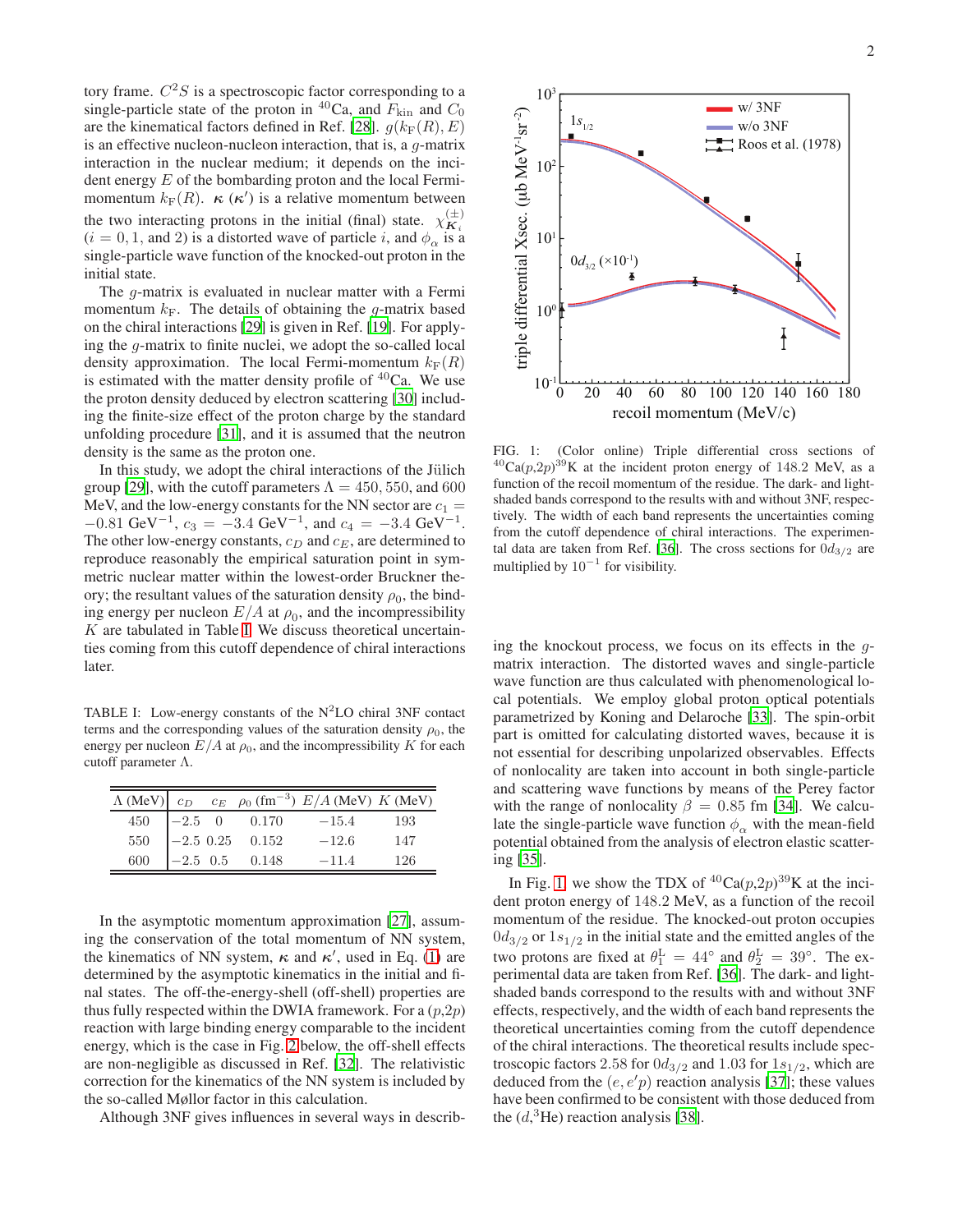

<span id="page-2-0"></span>FIG. 2: (Color online) Triple differential cross sections of  $^{40}Ca(p,2p)^{39}K$  at 150 MeV as a function of the recoil momentum of the residue. The  $0p_{3/2}$  proton is knocked out and the emitted angles are fixed as  $\theta_1^L = 30^\circ$  and  $\theta_2^L = 40^\circ$ . The meaning of the shaded bands is the same as in Fig. [1.](#page-1-1)

The difference between the results with and without 3NF is small and the cutoff ambiguities are also negligibly small both for  $0d_{3/2}$  and for  $1s_{1/2}$ . Since the protons bound in those outer-most orbits are knocked out mainly in the surface region of  $40$ Ca, the reaction process is hardly affected by the 3NF effects, as discussed later in detail.

The theoretical results well reproduce the experimental data in both cases of  $0d_{3/2}$  and  $1s_{1/2}$ . In Ref. [\[36\]](#page-4-17), the estimated spectroscopic factors were 4.0 for  $0d_{3/2}$  and 1.4 for  $1s_{1/2}$ . The main difference between their and our results comes from the distorting potentials. Because the modern optical potentials adopted [\[33\]](#page-4-18) are more well-tuned, the present framework is expected to be more reliable.

In Fig. [2](#page-2-0) we predict the TDX of  ${}^{40}Ca(p,2p){}^{39}K$  at the incident proton energy of 150 MeV, as a function of the recoil momentum of the residue. The  $0p_{3/2}$  proton is supposed to be knocked out. The emitted angles are fixed as  $\theta_1^L = 30^\circ$ and  $\theta_2^{\text{L}} = 40^{\circ}$ .  $E_1^{\text{L}}$  is changed from 18 MeV to 73 MeV. The spectroscopic factor is assigned to be 4, which corresponds to the single-particle limit for  $0p_{3/2}$  orbit.

In this case, we observe large enhancement of the cross sections by the 3NF effects. At the peak, the cross section increases by 20%, while the theoretical uncertainty coming from the cutoff dependence of chiral interaction is as small as 4%. The increase in the cross sections is mainly due to the enhanced tensor component by the chiral 3NF effects. The kinematics of the NN system corresponding to the peak in Fig. [2](#page-2-0) is estimated as  $\kappa' = 0.983$  fm<sup>-1</sup>,  $\kappa = 1.46$  fm<sup>-1</sup>, and  $\theta_{\kappa\kappa'} = 78.7^{\circ}$ . Here,  $\theta_{\kappa\kappa'}$  is the angle between  $\kappa$  and  $\kappa'$ , that is, the scattering angle of the two protons. It is well known



<span id="page-2-1"></span>FIG. 3: (Color online) The matter density profile of  ${}^{40}$ Ca (solid line) and the TMD corresponding to the knockout reactions from  $0p_{3/2}$ - (dashed line) and  $1s_{1/2}$ -orbit protons (dotted line). The TMDs are shown in arbitrary units. The mean densities calculated with dashed and dotted lines are  $\bar{\rho}$  (1s<sub>1/2</sub>) = 0.022 fm<sup>-3</sup> and  $\bar{\rho}(0p_{3/2}) = 0.076$  fm<sup>-3</sup>, respectively.

that noncentral components are dominant at around 90° for unpolarized pp cross sections. Thus the 3NF effects can be clearly detected in the knockout reaction from a deeply bound state. It should be noted that, for elastic scattering, the 3NF effects are generally discussed at large scattering angles, in which cross sections are small. The situation for the  $(p,2p)$ reaction is very different from this.

When a head-on collision between two protons occurs, the relative momenta  $\kappa$  and  $\kappa'$  becomes large; The non-zero recoil momentum region in Figs. [1](#page-1-1) and [2](#page-2-0) corresponds to this condition. Even in that case, we confirmed that  $\kappa$  and  $\kappa'$  are smaller than the lower limit of the cutoff scale in the present calculations.

To evaluate the in-medium effect for the reactions discussed, we introduce the transition matrix density (TMD)  $\delta(R)$  defined by

$$
\int dR \,\delta(R) \propto \frac{d^3\sigma}{dE_1^L d\Omega_1^L d\Omega_2^L},\tag{2}
$$

which indicates a transition strength as a function of  $R$  [\[39](#page-4-23)]. In Fig. [3,](#page-2-1) we show the matter density profile of  $40Ca$  and the  $\delta(R)$  corresponding to the knockout reaction from  $1s_{1/2}$ - and  $0p_{3/2}$ -orbit protons. The  $\delta(R)$  is shown in arbitrary units. One sees that the TMD for the  $1s_{1/2}$  knockout (dashed line) is more peripheral than that for  $0p_{3/2}$  (dotted line). Calculating an expectation value of the matter density with the TMDs, we can estimate a mean density  $\bar{\rho}$  for each kinematics, which stands for a typical density assigned for the density dependence of the g-matrix interactions. The evaluated values of  $\bar{\rho}$  near the quasi-free condition, that is, at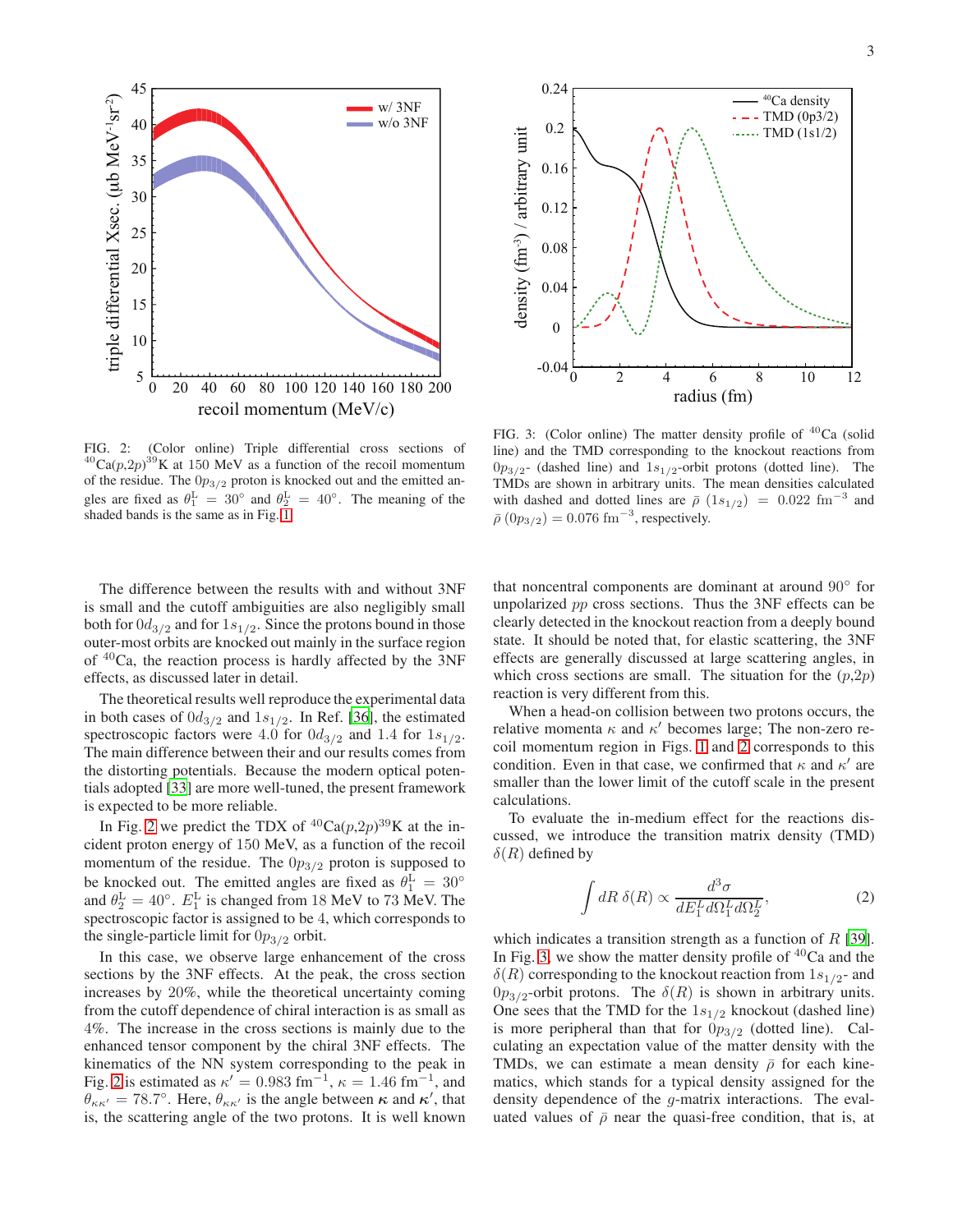

<span id="page-3-12"></span>FIG. 4: (Color online) Unpolarized in-medium pp cross sections as a function of the relative momentum in the final state  $\kappa'$ , at  $E =$ 150 MeV,  $k_F = 1.1 \text{ fm}^{-1}$ ,  $\kappa = 1.5 \text{ fm}^{-1}$ , and  $\theta_{\kappa \kappa'} = 80^\circ$ . The meaning of the shaded bands is the same as in Fig. [1.](#page-1-1)

the zero recoil momentum in Fig. [1,](#page-1-1) and the peak in Fig. [2](#page-2-0) are  $\bar{\rho}$  (1s<sub>1/2</sub>) = 0.022 fm<sup>-3</sup> and  $\bar{\rho}$  (0p<sub>3/2</sub>) = 0.076 fm<sup>-3</sup>. The  $0p_{3/2}$  knockout gives the information on 3NF effects at around half normal-density, while only the low density region is relevant in the  $1s_{1/2}$  knockout.

To discuss the correspondence between the 3NF effects and the reaction observables more closely, we focus on the inmedium *pp* cross section itself. Figure [4](#page-3-12) shows the unpolarized in-medium differential cross sections of pp scattering, which is proportional to  $|\langle \kappa' | g(k_{\rm F}, E) | \kappa \rangle|^2$ , as a function of  $\kappa'$ . We fixed the kinematics as  $E = 150$  MeV,  $k_F = 1.1$  fm<sup>-1</sup>,  $\kappa = 1.5$  fm<sup>-1</sup>, and  $\theta_{\kappa \kappa'} = 80^{\circ}$ . These set together with  $\kappa' = 1.0$  fm<sup>-1</sup> correspond to the kinematics of the NN system at around the quasi-free condition in Fig. [2.](#page-2-0) We expect that this behavior of the NN elementary process is directly re-

flected in the TDX in Fig. [2,](#page-2-0) and in fact, the 24% increase and 4% uncertainty of the pp cross section at  $\kappa' = 1.0$  fm<sup>-1</sup> are quite consistent with the amount of the change in TDX. It indicates clearly that the  $(p,2p)$  reaction is suitable for probing the 3NF effects.

It is noted that the small cutoff dependence of the chiral interactions in Fig. [2](#page-2-0) is rather accidental. As seen in Fig. [4,](#page-3-12) the 3NF effects and cutoff uncertainty depend on the off-shellness. Conversely, this might allow us to investigate the off-shell properties of nucleon-nucleon interaction in the DWIA framework.

In summary, we have analyzed  $(p,2p)$  reactions within the DWIA framework with the chiral g-matrix interaction including 3NF and off-shell effects. The remarkable advantage of using  $(p,2p)$  reaction is that the kinematics of the NN elementary process is under control. We showed the present framework is highly predictable and found the 3NF effects are clearly observed by choosing an appropriate kinematical condition. As a result, we can propose to use  $(p,2p)$  reactions from a deeply bound orbit as a new probe of 3NF effects.

To clarify the chiral 3NF effects by comparing the present results with the experimental data, the spectroscopic factors should be determined. However, the uncertainties of analysis of deeply-bound nucleon knockout reactions are expected to be somewhat large even for  $(e,e'p)$  reactions [\[40\]](#page-4-24). If it is difficult to discuss the absolute values of cross sections, we can consider spin observables such as vector and tensor analyzing powers of knockout reactions. These observables are defined by the ratio of the cross sections with different spin-directions so that we can avoid the uncertainty of the absolute values. It is also interesting to compare  $(p,2p)$  and  $(p,pn)$  cross sections for examining the isospin dependence of 3NFs. In future, it could be possible to put limits on the uncertainty of 3NFs and the off-shell properties from many-body reaction observables.

The authors thank T. Wakasa, T. Noro, K. Sekiguchi, and M. Toyokawa for fruitful discussions. The numerical calculations in this work were performed at RCNP. This work is supported in part by The Grant-in-Aid for Scientific Research (Nos. JP15J01392, JP25400255, JP16K05352, JP16K05353, and JP16K17698) from Japan Society for the Promotion of Science (JSPS).

- <span id="page-3-0"></span>[1] A. Akmal, V. R. Pandharipande, and D. G. Ravenhall, Phys. Rev. C 58, 1804 (1998).
- <span id="page-3-1"></span>[2] R. B. Wiringa and S. C. Pieper, Phys. Rev. Lett. 89, 182501 (2002).
- <span id="page-3-2"></span>[3] H. Witała, W. Glöckle, D. Hüber, J. Golak, and H. Kamada, Phys. Rev. Lett. 81, 1183 (1998).
- <span id="page-3-3"></span>[4] K. Sekiguchi, H. Okamura, N. Sakamoto, H. Suzuki, M. Dozono, Y. Maeda, T. Saito, S. Sakaguchi, H. Sakai, M. Sasano, Y. Shimizu, T. Wakasa, K. Yako, H. Witała, W. Glöckle, J. Golak, H. Kamada, and A. Nogga, Phys. Rev. C 83, 061001 (2011).
- <span id="page-3-4"></span>[5] T. Furumoto, Y. Sakuragi, and Y. Yamamoto, Phys. Rev. C 78, 044610 (2008).
- <span id="page-3-5"></span>[6] S. Rafi, M. Sharma, D. Pachouri, W. Haider, and Y. K. Gambhir,

Phys. Rev. C 87, 014003 (2013).

- <span id="page-3-6"></span>[7] T. Furumoto, Y. Sakuragi, and Y. Yamamoto, Phys. Rev. C 94, 044620 (2016).
- <span id="page-3-7"></span>[8] J. Fujita and H. Miyazawa, Prog. Theor. Phys. 17, 360 (1957).
- <span id="page-3-8"></span>[9] S. A. Coon, M. D. Scadron, P. C. McNamee, B. R. Barrett, D. W. E. Blatt, and B. H. J. McKellar, Nucl. Phys. A 317, 242 (1979).
- <span id="page-3-9"></span>[10] B. S. Pudliner, V. R. Pandharipande, J. Carlson, S. C. Pieper, and R. B. Wiringa, Phys. Rev. C 56, 1720 (1997).
- <span id="page-3-10"></span>[11] E. Epelbaum, H.-W. Hammer, and Ulf-G. Meißner, Rev. Mod. Phys. 81, 1773 (2009).
- [12] R. Machleidt and D. R. Entem, Phys. Rep. 503, 1 (2011).
- <span id="page-3-11"></span>[13] R. Machleidt and F. Sammarruca, Phys. Scr. 91, 083007 (2016).